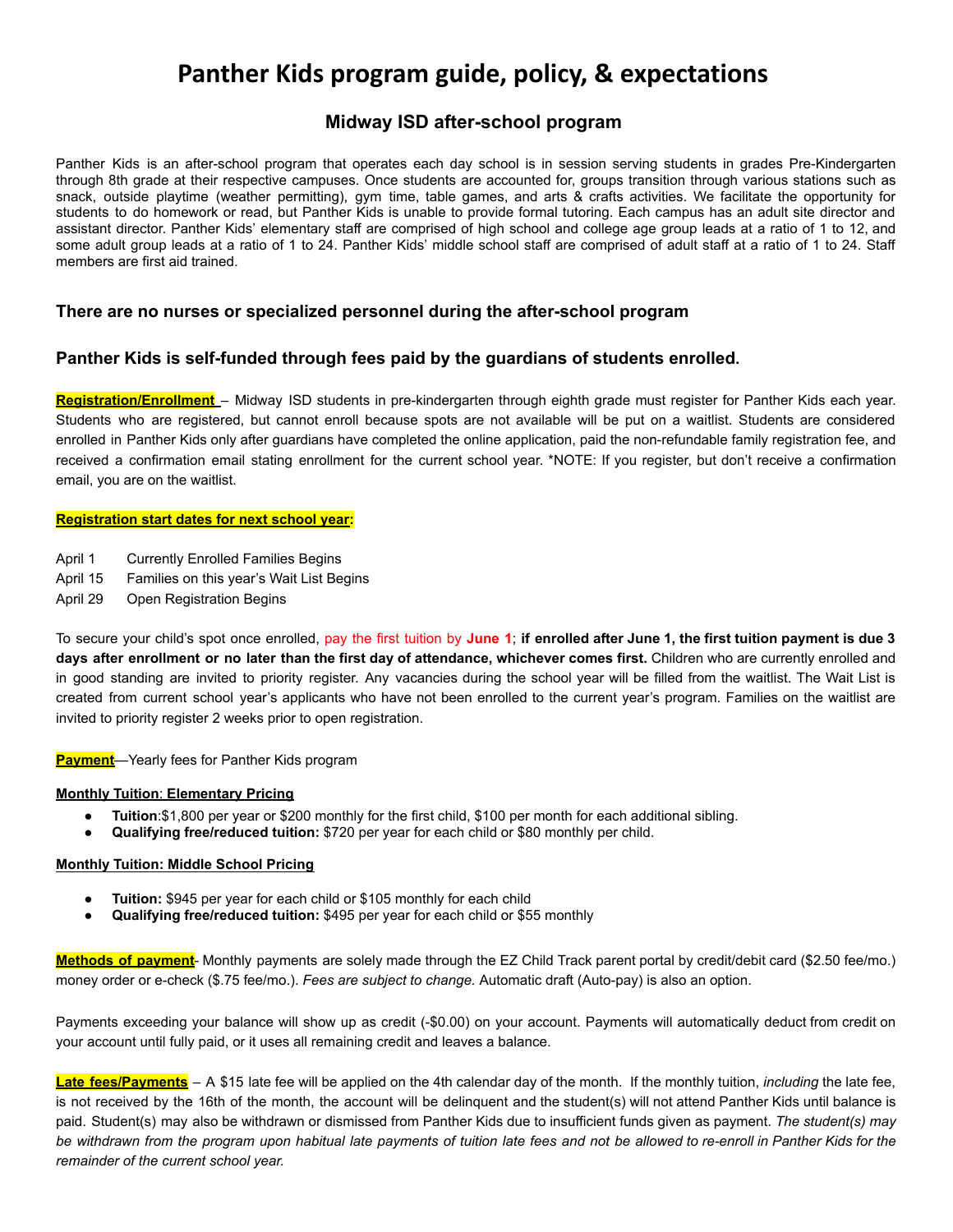It is the Primary Account Holder's responsibility to keep all account information & payments current by selecting "pay now" or "set up/edit/cancel auto pay" which is done by logging into EZ Child Track account. If you experience difficulties, contact Panther Kids' central administrative office at 254-761-5610 x1184.

**Refunds** - There will be no refunds for circumstances beyond our control (i.e. weather closings, building emergencies, behavioral suspensions, student illness, quarantine, payment or pick up policy violations, withdrawing after the 1st day of the month, etc.). You may re-apply at a future time if your account is closed in good standing. Enrollment is contingent upon available space and you will be required to pay a new, non-refundable registration fee of \$25.

**Tax statements** for the prior calendar year may be printed from your EZ Child Track account at the end of January in the Payments & Statements section by clicking on View Statement. Tax statement for the previous year is on the right of that page. Our **Tax ID number** is: **1-74-6001082,** which is on the upper left portion of the Tax Statement.

**Withdrawing from Panther Kids –** To withdraw your child(ren) from Panther Kids, complete the Google form located on the Panther Kids' page of the MISD website. Once the form is received by the Panther Kids Manager, your account will be reviewed. The balance must be paid before the account can be closed. Withdrawal form must be submitted by the 26th day of the month prior to when services are no longer needed in order to avoid the next month's tuition charge.

**Early dismissal/Emergencies** - Panther Kids begins each day when the students are dismissed from regular school and ends at 5:30 p.m. for elementary and 5:45 p.m. for middle school. Attendance is taken immediately in order to account for all students. Guardians must notify campus of absences. If your student(s) will not be attending Panther Kids, please notify the site director for your child's campus. Student(s) *must* attend school that day to attend the after-school program.

- **PANTHER KIDS DATES** Panther Kids begins on the first day of school, August 18, and ends on May 24. *No Panther Kids on the last day of school.*
- *●* **Early Dismissal***–*There will be *no* panther kids on early release days*.*
- **EMERGENCY SCHOOL CLOSINGS** In the event of an emergency school closing (i.e. for bad weather, etc.), Panther Kids' program will be closed as well. For example, if school is closed at 12:00 p.m. for an emergency reason, guardians will be expected to pick up their children from school immediately.
- **MEDICAL EMERGENCIES** In the event of a medical emergency, a Panther Kids' supervisor will attempt to contact the guardian. The supervisor will decide if professional medical attention is required immediately, and an ambulance will be called if necessary. Guardians are responsible for expenses incurred.

Behavioral expectations - Student(s) are expected to comply with all expectations, rules, and procedures set forth by the *Panther Kids program, in the MISD Student Handbook and Student Code of Conduct.* Consequences for behavior infractions will be assessed and administered by the campus site director. In some cases, additional consequences for severe behavior problems may be assessed and administered by campus administration in accordance with the MISD Student Code of Conduct.

Student(s) must be able to interact safely and positively with other student(s) in large group settings. Student(s) are expected **to be respectful, stay with their group, follow safety procedures, and take direction from all Panther Kids staff members.**

● *Guardians will be given notice of persistent behavior problems*. A student may be withdrawn from Panther Kids after just one behavior incident if the severity of misbehavior is such that the safety and security of student(s) and/or staff is compromised and/or the effectiveness of the program is jeopardized.

● **BEHAVIORAL SUSPENSIONS** - If a student is withdrawn from the Panther Kids program for disciplinary reasons, they will not be allowed to re-enroll in Panther Kids for the remainder of the current school year.

**Pick up/Communication/Account changes -** Student(s) must be picked up no later than 5:30 pm for elementary and 5:45 p.m. for middle school each day. A late pick-up fee of \$10 will be charged at the start of each 15-minute interval that the student is picked up late. The late charge will be automatically posted to the *Primary Account Holder's* EZ Child Track account. *Habitual late pick-up can result in the withdrawal of your child(ren) from the Panther Kids program.*

● *Late pick-up fees are due 7 days after they are issued*. Non-payment of these fees can result in withdrawal from the program.